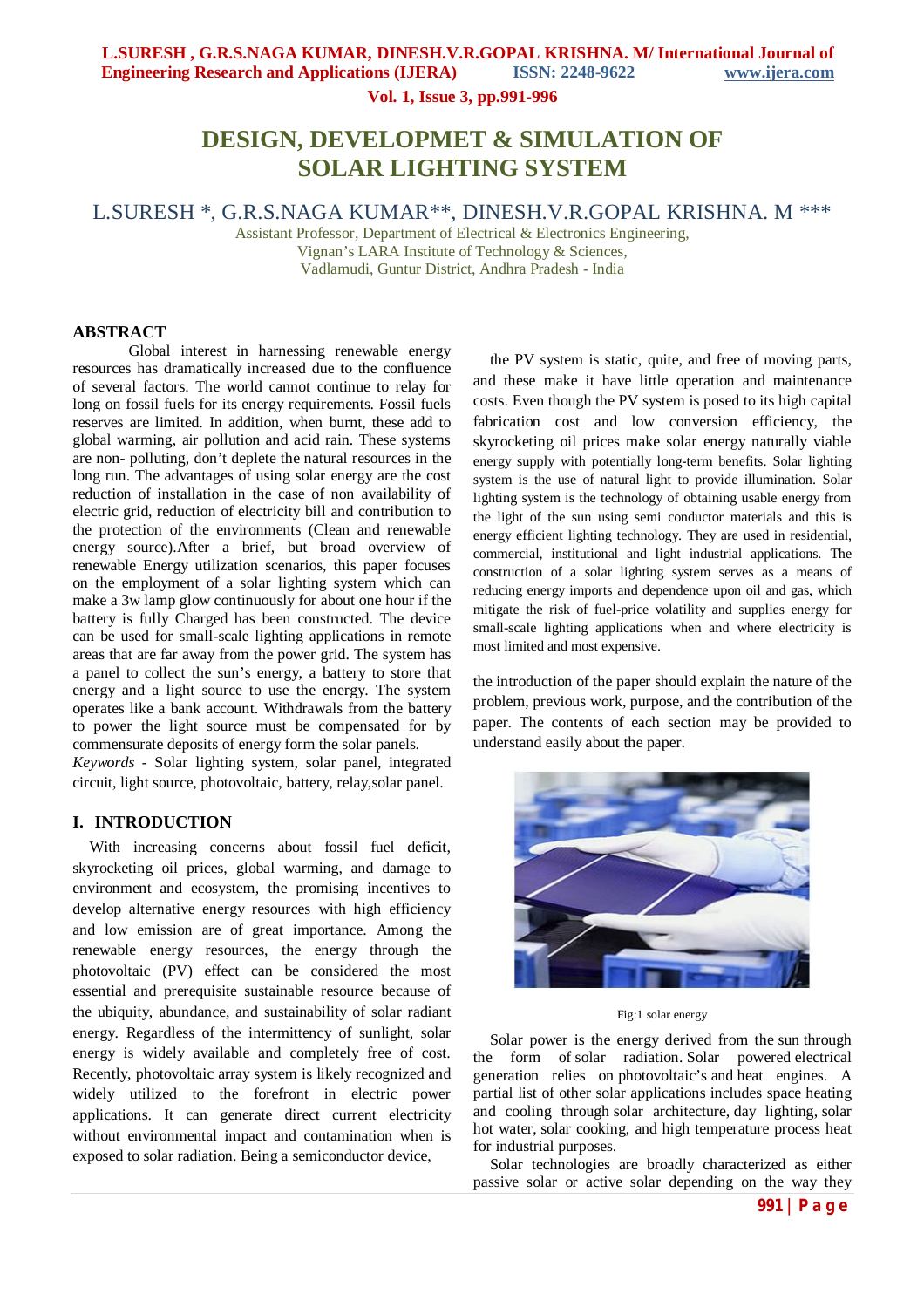### **Vol. 1, Issue 3, pp.991-996**

capture, convert and distribute solar energy. Active solar techniques include the use of photovoltaic panels and solar thermal collectors to harness the energy. Passive solar techniques include orienting a building to the Sun, selecting materials with favourable thermal mass or light dispersing properties, and designing spaces that naturally circulate air.

### *A.* **SUN AS A SOURCE**

The energy from the sun is supplied in the form of radiation. The energy is generated in the sun's core through the fusion of hydrogen atoms into helium. Now due to the larger distance of sun from the earth only a small portion of sun's radiation reaches earth's surface. The intensity of solar radiation reaching earth's surface is around 1369 watts per square metre. This is known as the solar constant. The total solar radiation intercepted by earth's surface can be calculated by multiplying solar constant with the cross section area of the earth. In order to calculate the solar radiation received, on average per square metre of earth's surface we divide the above multiplied result by the surface area of the earth.



Fig: 2 Distribution of solar radiation

From the fig: 2 we can see that every square metre of the upper regions of the atmosphere receives  $342 \text{ W/m}^2$ , 67  $W/m<sup>2</sup>$  of energy is absorbed by the atmosphere and 77 W/m<sup>2</sup> is reflected. About 198 W/m<sup>2</sup>energy reaches the earth's surface of which 30  $W/m^2$  is reflected back to space.

The energy that reaches the earth surface is around 3.2 EJ/y. If we are able to harvest even a small fraction of the available energy at the earth surface we could solve our energy problems. The energy reaching the earth surface is around 7000times the global energy consumptions. But the global solar energy consumptions were only 0.014% of the total solar energy reaching the earth surface.

Solar energy can be used by man in a planned direct or indirect way. In the case of indirect utilization of solar energy we consider the use of renewable energies which are secondary effects of solar energy [1, 2], i.e., wind energy, hydro energy, ocean energy, and secondary energy from photosynthetic process that is mostly connected with the use of biomass and bio fuels. Using solar energy in the direct way we can apply two fundamental methods of energy conversion:

- Photo thermal conversion of energy of solar radiation;
- Photoelectric conversion of energy of solar radiation.

#### *B. PHOTOVOLTAIC SYSTEMS*

*1) Photovoltaic cell* 

The p-n junction diode conducts when it is forward biased similarly the photo voltaic cell is like p-n junction diode by the incidence of photons it will conducts and produce voltage. PV cell are basically semiconductor diode. This semiconductor diode has got a p-n junction which is exposed to light. When illuminated by sunlight it generates electric power. PV cell are made up of various semiconductor materials. But mono-crystalline silicon and poly-crystalline silicon are mainly used for commercial use.

### *2) Photovoltaic module*

The power produced by a single PV cell is not enough for general use. So by connecting many single PV cell in series (for high voltage requirement) and in parallel (for high current requirement) can get us the desired power. Generally a series connection is chosen this set of arrangement is known as a module. Generally commercial modules consist of 36 or 72 cells.





### *3) Photovoltaic Array*

A photovoltaic array (PV system) is an interconnection of modules which in turn is made up of many PV cells in series or parallel. The power produced by a single module is seldom enough for commercial use, so modules are connected to form array to supply the load. The connection of the modules in an array is same as that of cells in a module. Modules can also be connected in series to get an increased voltage or in parallel to get an increased current. In urban uses, generally the arrays are mounted on a rooftop. In agricultural use, the output of an array can directly feed a DC motor.



Fig: 4 Photovoltaic Hierarchies

*4) Working of PV cell:*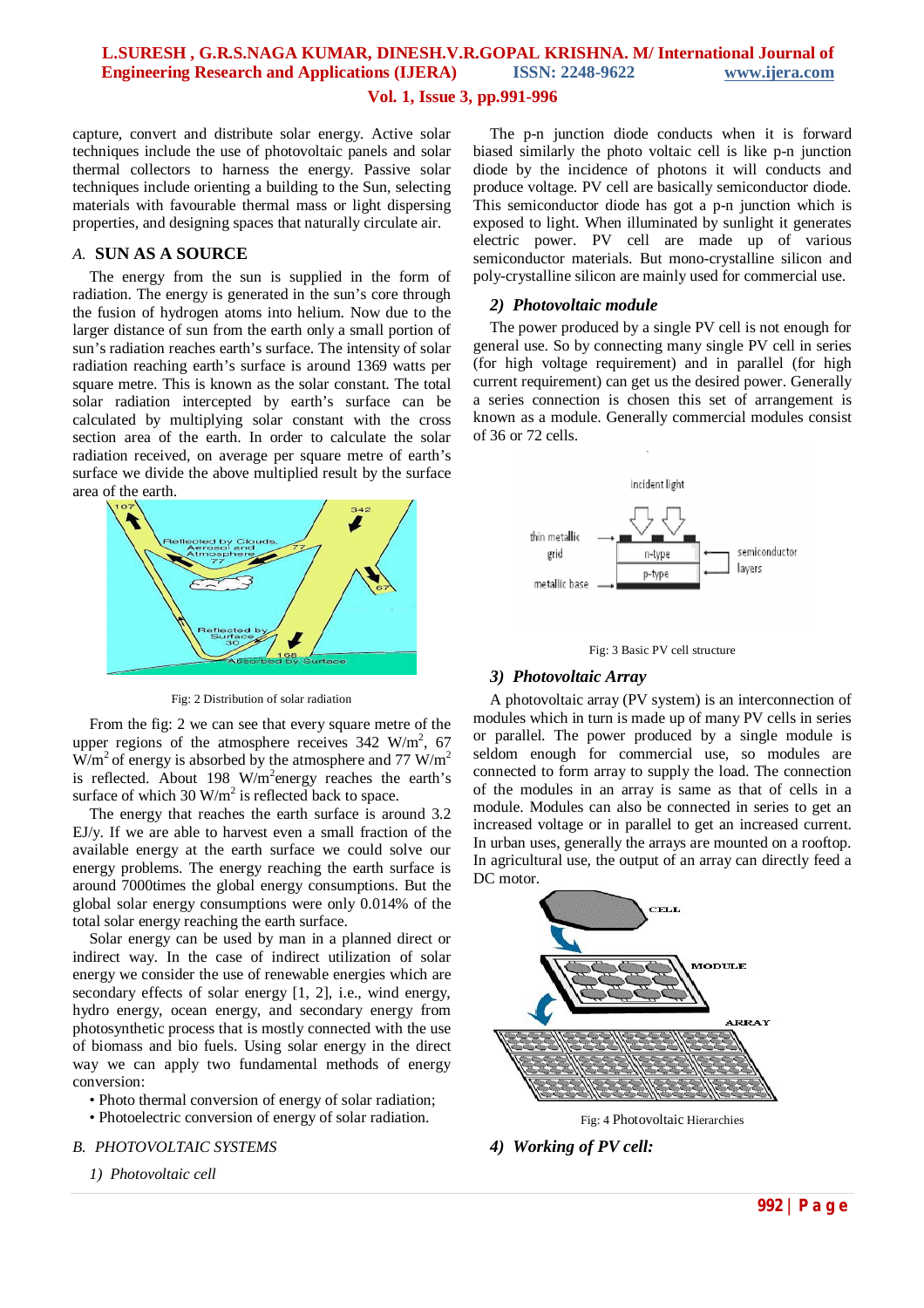#### **Vol. 1, Issue 3, pp.991-996**

Working of a PV cell is based on the basic principle of photoelectric effect. Photoelectric effect can be defined as a phenomenon in which an electron gets ejected from the conduction band as a consequence of the absorption of sunlight of a certain wavelength by the matter (metallic or non-metallic solids, liquids or gases).So, in a photovoltaic cell, when sunlight strikes its surface, some portion of the solar energy is absorbed in the semiconductor material. If absorbed energy is greater than the band gap energy of the semiconductor, the electron from valence band jumps to the conduction band. By this, pairs of hole-electrons are created in the illuminated region of the semiconductor. The electrons thus created in the conduction band are now free to move. These free electrons are forced to move in a particular direction by the action of electric field present in the PV cells. These flowing electrons constitutes current and can be drawn for external use by connecting a metal plate on top and bottom of PV cell. This current and the voltage (created because of its built-in electric fields) produces required power.



Fig: 5 Working of PV cell

#### *C. MODELING OF PV ARRAY*

The PV devices are basically represented in Single diode model.

#### *5) Single diode model*

In a single diode model, there is a current source parallel to a diode. The current source represents light-generated current, which varies linearly with solar irradiation. This is the simplest and most widely used model as it offers a good compromise between simplicity and accuracy. Figure below shows the single diode model circuit.



Fig 5.1: Single diode model

The characteristic Equation for the PV cell is given by:

$$
I = I_{ph} - I_s \exp\left[q\left(\frac{V + IR_S}{KT_eA}\right) - 1\right] - \frac{V + IR_s}{R_{sh}}
$$

Where

 $I_{\text{ph}} =$  light-generated current or photocurrent,

 $Is = cell saturation of dark current,$ 

*q* = 1.6 ×10−19 C is an electron charge, *k* = 1.38 ×10−23J/K is a Boltzmann's constant,

 $T_c$  = cell's working temperature,

 $A = ideal factor$ ,

 $R_{sh}$  = shunt resistance, and

 $R<sub>s</sub>$  = series resistance.

The photocurrent mainly depends on the solar isolation and cell's working temperature, which is described as

$$
I_{ph} = [I_{sc} + K I (T_c - T_{ref}) \lambda]
$$

Where  $I_{\text{SC}}$  is the cell short-circuit current at a  $25^{\circ}$ C and  $1 \text{kW/m}^2$ ,  $K_I$  is the cell short-circuit current temperature coefficient, T<sub>ref</sub> is the cell's reference temperature, and  $\lambda$  is the solar isolation in  $kW/m^2$ . On the other hand, the cell's saturation current varies with the cell temperature, which is described as

$$
I_{\text{s}} = I_{\text{Rs}} \left(\frac{T_{\text{c}}}{T_{\text{ref}}}\right)^3 \exp{[\frac{qE_0(\frac{a}{T_{\text{ref}}-i}}{KA}]}
$$

Where  $I_{RS}$  is the cell's reverse saturation current at a reference temperature and a solar radiation  $E_G$  is the banggap energy of the semiconductor used in the cell. The ideal factor *A* is dependent on PV technology.

$$
I_{RS} = I_{SC}/[\exp(\frac{qV_{OC}}{N_S K A T_C}) -
$$

Where  $I_{RS}$  = Reverse saturation current of PV cell.

 $I_{SC}$  = Saturation current of PV cell.

 $V_{OC}$  = Open circuit voltage of cell.

 $A =$ Ideal factor of cell.



Fig 5.2: characteristics of a PV cell

### *D. SIMULATION OF PV ARRAY AND ITS RESULTS*

*6) PV ARRAY*

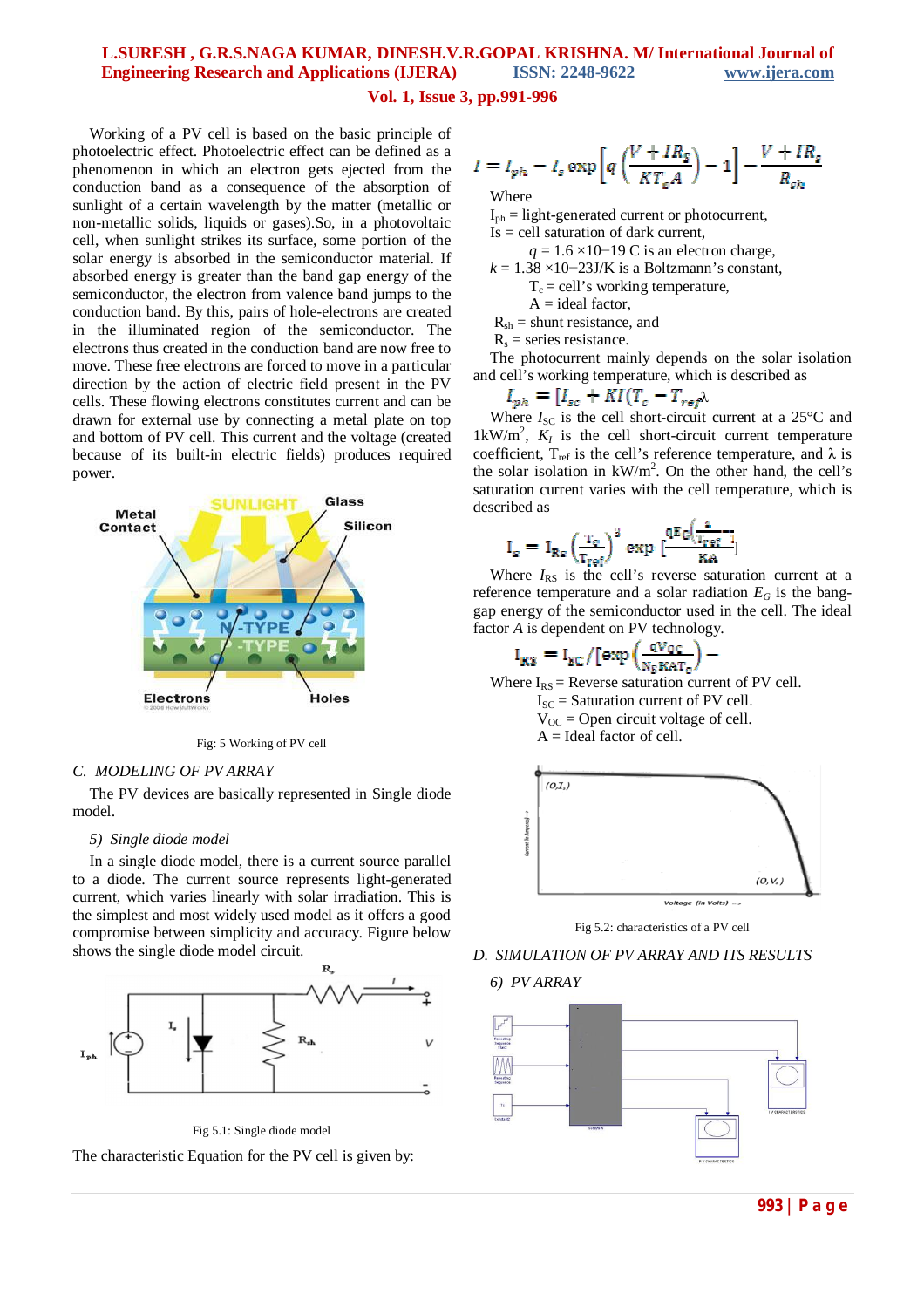### **Vol. 1, Issue 3, pp.991-996**



Fig 6.8: PV current Equation implementation in Mat lab



Fig 6: I-V characteristics by varying cell working temperature

From fig 6 it is clearly known that as cell working temperature increasing the voltage is going to reduce. The current versus voltage characteristic shows that cell working temperature is inversely proportional to current, voltage and the output characteristic can be obtained in an exponential dependency function.

#### *E. P-V CHARACTERSTICS, CELL WORKING TEMPERATURE VARYING*

Power vs voltage characteristics by varying cell working temperature

From fig 7 it is clearly knows that as cell working temperature increases the voltage is going to reduce. The power versus voltage characteristic shows that cell working temperature is inversely proportional to power; voltage and the output characteristic can be obtained in this manner because of exponential dependency function.



Fig 7: P vs V characteristics by varying cell working temperature

#### II. HARDWEAR IMPLEMENTATION

The aim of is to demonstrate how we can utilise solar light to electrify the remote areas, i.e., how we can store the solar energy and then use it for small-scale lighting applications. Urban and rural lighting can be done by using solar energy. The advantages of using solar energy are the cost reduction of installation in the case of non availability of electric grid, reduction of electricity bill and contribution to the protection of the environments (Clean and renewable energy source).

#### *F. EQUIPMENT USED*

The components used in the construction are 12-16V solar panel, 35 micro farads capacitor,10 v relay, integrated circuit (IC 7808), light emitting diodes, diodes, resistors, switches, lamp  $(6V, 1A, 3W)$  & they are explained as follows,

**The relay:** A relay in an electrically operated switch that allows one circuit to switch a second circuit which can be completely separate from the first. Current flowing through the coil of the relay creates a magnetic field which attracts a lever and charges the switch contacts. The coil current can be ON or OFF, so the relays have two switch positions and can be double throw (changeover) switches

**The regulator:** An automatic voltage regulator circuit is designed to be powered by a 12 AC supply. The designed circuit will fail to operate at a voltage below 12V. However, if the entire circuit draws up to 0.5A and voltage passing through it is about 12V, then the power dissipated by the regulator will be  $I(Vm-Vr)=0.512$   $$\square 2w$ , Where 8v is

the regulated voltage. The regulator requires a heat sink to avoid it shutting down when operated for a long time.

**The power supply:** The 6v, 4.5AH battery used here is charged by means of the power supply of 6V using one 2200 micro(35V) capacitor, one IC 7808 regulator, one 12V 2000 ohms relay, twelve diodes, one kilo ohm resistor, two 100 ohms resistors, three light emitting diodes, 12-16v solar panel.

**Battery:** The battery stores electricity for use at night or for meeting loads during the day when the modules are not generating sufficient power to meet load requirements. To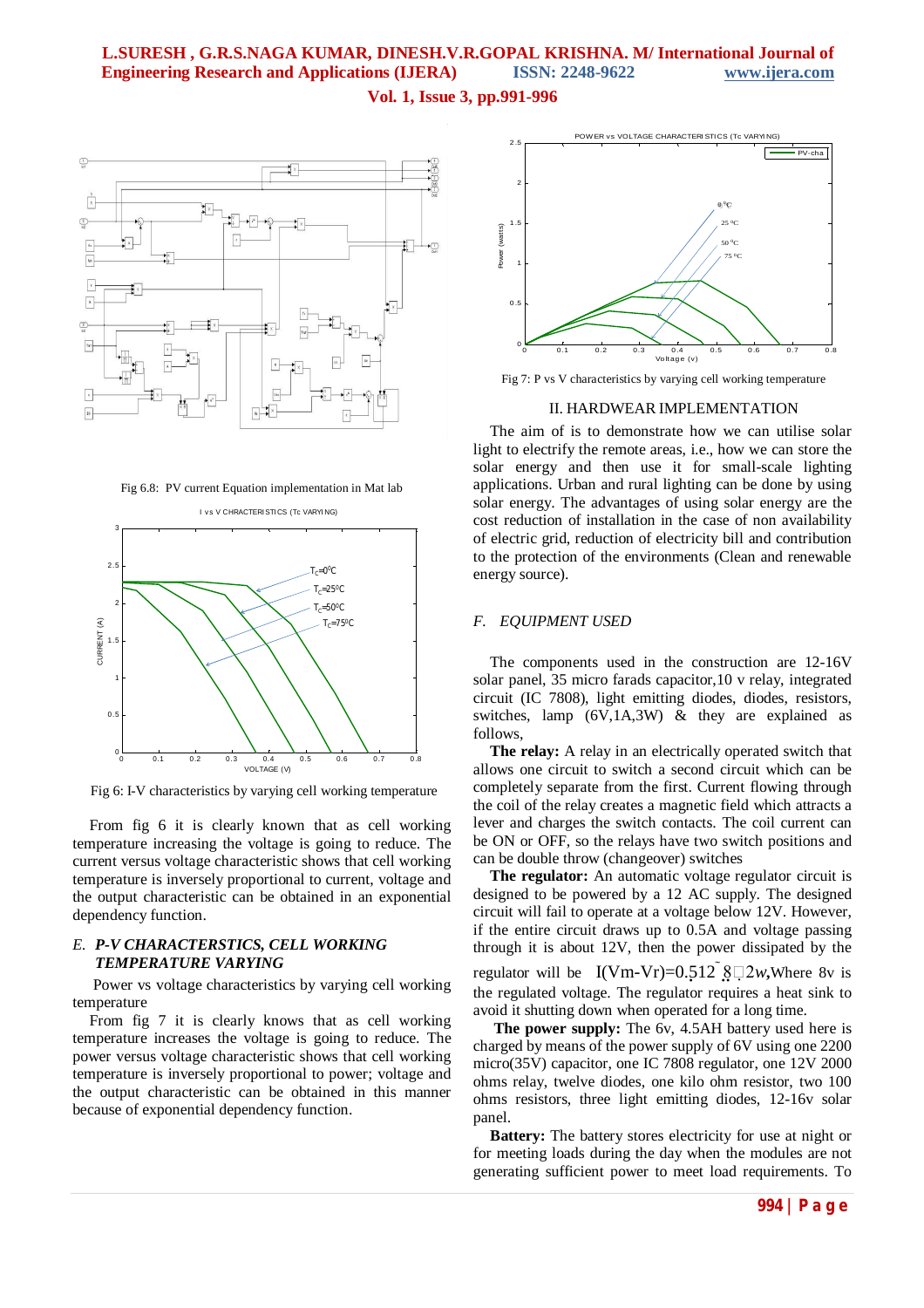#### **Vol. 1, Issue 3, pp.991-996**

provide electricity over long periods, PV systems require deep cycle batteries. These batteries, usually lead-acid, are designed to gradually discharge and recharge 80% of their capacity hundreds of times. Automotive batteries are shallow-cycle batteries and should not be used in PV systems because they are designed to discharge only about 20% of their capacity. If drawn much below 20% capacity more than a few dozen times, the battery will be damaged and will no longer be able to take a charge. Deep-cycle batteries cost from about \$65up to \$3,000. The cost depends on the type, capacity (ampere-hours), the climatic conditions in which it will operate, how frequently it will receive maintenance, and the types of chemicals it uses to store and release electricity. A PV system may have to be sized to store a sufficient amount of power in the batteries to meet power demand during several days of cloudy weather. This is known as "days of autonomy."

#### *G. Direct-Current System Equipment Charge Controller*

The charge controller regulates the flow of electricity from the PV modules to the battery and the load. The controller keeps the battery fully charged without overcharging it. When the load is drawing power, the controller allows charge to flow from the modules into the battery, the load, or both. When the controller senses that the battery is fully charged, it stops the flow of charge from the modules. Many controllers will also sense when loads have taken too much electricity from batteries and will stop the flow until sufficient charge is restored to the batteries. This last feature can greatly extend the battery's lifetime. Controllers generally cost between \$20 and \$400, depending on the ampere capacity at which your PV system will operate and the monitoring features you want. When selecting a controller, make sure it has the features you need; cost should be a secondary consideration.

### *H. CIRCUIT DIAGRAM AND OPERATION OF A SOLAR LIGHTING SYSTEM*

The dc voltage generated from the solar panel was used to charge the battery and control the relay. Capacitor C1 connected in parallel with a 12V relay coil remained charged in daytime until the relay was activated. Capacitor C1 was used to increase the response time of the relay, so switching occurred moments after the voltage across it fell below 12V. Capacitor C1 also filters the rectifier output where the battery is charged though AC power. During daytime, relay RL1 is energized provided on the solar panelside. Due to energization of relay RL1, and the positive terminal of the battery was connected to the out of regulator, IC7808 (a 3-terminal, 1A, 8V regulation) through diode D1 and normally-open (N/o) contacts of relay RL 1.



Fig : 7 solar lighting system



FIG: 8 HARDWEAR IMPLEMENTATION

Here, a 6V, 4.5AH maintenance-free, lead-acid rechargeable battery was used. It requires a constant voltage of approximately 7.3volts for its proper charging. Even though the output of the solar panel kept varying with the light intensity, IC 7808 (IC1) was used to give a constant output of 8V. Diode D1 caused a drop of O. 7V, so giving approximately 7.3V which was used to charge the battery. LED 1 indicates that the circuit was working and the battery was in the charging mode. At night, there will be no generation of electricity. The relay will not be energized and charging will not take place. The solar energy stored in the battery can then be used to light up the lamp. A 3w lamp glows continuous for about one hour if the battery was fully charged.

If the battery is connected in reverse polarity while charging, IC 7808 will get damaged. The circuit will indicate this damage by lighting up LED 2, which was connected in reverse with resistor R2. There is also a provision for estimating the approximate voltage in the battery. This has been done by connecting the IN4007 diodes (D2 through D11) in forward bias with the battery.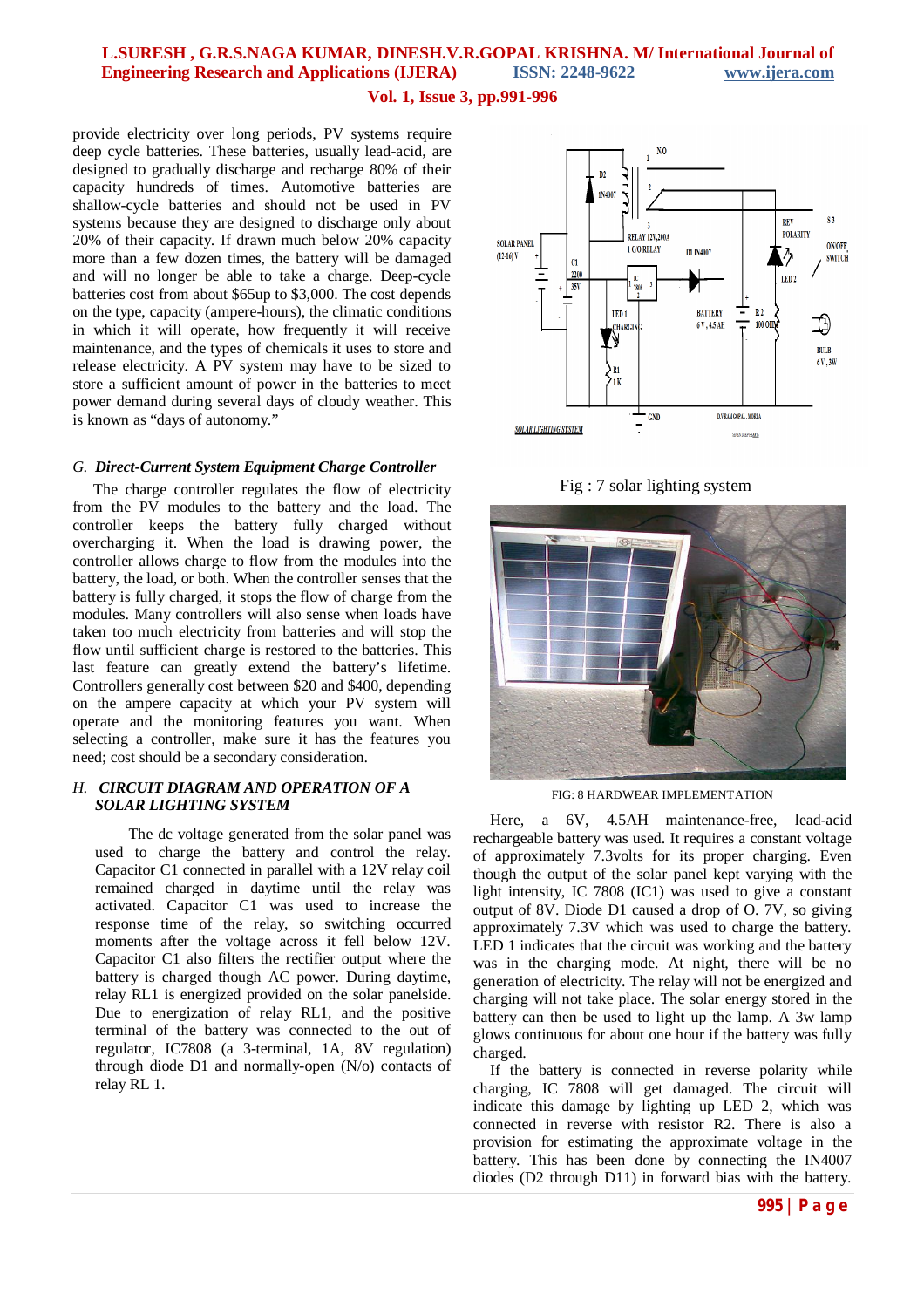#### **Vol. 1, Issue 3, pp.991-996**

So, a transformer and full wave rectifier have been added to charge the battery.

### **TEST AND RESULT**

When the constructed system was completed, it was necessary that some tests be conducted to confirm that the circuit is working. The solar panel was switched to solar panel side, supplied the required 12V dc needed to drive the charging circuit. The output of the regulator IC 7808 (a 3 terminal, 1A, 8V regulator) connected through diode, D1 was the required 7.3V dc (due to 0.7V drop across the diodes, D1) needed to charge the battery. LED 1 was 'ON' when the battery was connected in reverse polarity while charging and finally, the lamp glows when ON/OFF switch, S2, is switched 'ON' to confirm that the battery was delivering the required voltage to the output. Thus, the result obtained from the test shows that there was no short circuit in the system and that the designed circuit worked as it was meant to.

#### **III. CONCLUSION**

The process of constructing the solar lighting system just like that of any other electronic device is interesting but not quite easy. The difficulty is due to variations existing between theoretically calculated values and the actual component values used in the construction of the circuit. These variations posed problems in a situation where the researcher is a novice in the field of electronics. For instance, the practical output voltage of the solar lighting system was measured to be 5.78V on the multimeter while its theoretically calculated value from components was 6.0V. this error is mainly due to the tolerances of the components and the intensity of sunlight reaching the solar panel. The result obtained revealed that a 3W lamp glows continuously for about one hour when the battery is fully charged. Nowadays, utilisation of solar energy has a very wide spectrum and is a complex problem. The type of applied solar technology depends not only on the climate. Social and environmental considerations also determine the method of solar energy conversion and its use. The tradition of working with and using the environment in a benign way has become modern again. Modern technologies and innovative materials allow application of old proven energy ideas in a new very efficient way. Modern solar energy utilisation does not only mean applying solar devices and installations. It also entails treating energy and environment in a more global and sustainable way.

#### **IV. FUTURE SCOPE**

The future scope of this paper gives the various advantageous developments in electricity generation in the rural areas, where there is no chance of transmission of electrical energy i.e. The electrification of villages by converting DC voltage produced by photovoltaic in to AC voltage which is used for general utilization, and also we can connect the entire system to power grid with power electronic devices nowadays, utilisation of solar energy has a very wide spectrum and is a complex problem. The type of

applied solar technology depends not only on the climate. Social and environmental considerations also determine the method of solar energy conversion and its use. The tradition of working with and using the environment in a benign way has become modern again. Modern technologies and innovative materials allow application of old proven energy ideas in a new very efficient way. Modern solar energy utilisation does not only mean applying solar devices and installations. It also entails treating energy and environment in a more global and sustainable way. Utilisation of solar energy treats the problem of energy supply and energy use in the same way, that is to say that energy conservation starts with extraction of energy (fuel) and finishes with its recuperation. Modern solar energy utilisation is nowadays strictly concerned with the building as a whole. Every building is affected by the solar radiation. Therefore buildings should be designed and constructed in a way that assures proper use of the energy existing in environment what means the planned efficient use of solar energy and secondary effects of solar radiation. Solar architecture is beneficial to the energy balance of buildings and indoor living conditions, it links energy conservation with the environment and it also allows the building to be "human friendly" as well as environment friendly.

#### **V. REFERENCES**

- [1] Earl, D.D., and Maxey, L. C., 2003."Alignment of an inexpensive paradoxical concentrator for hybrid solar lighting application", SPIE 45th Annual Meeting. San Diego, Ltd. Political Science and Technology, SPIE, Bellingham, WA.
- [2] Earl, D. and Muhs, J. D., 2001. Preliminary results on luminaire resign for hybrid solar lighting systems, Paper presented at Forum 2001: Solar Energy. The power to choose, April 21-25, 2001, Oak Ridge National Laboratory, Washington, D. C. Available: http://www.eere,energy.gov/s.car/sl\_related\_links.html. (Accessed:8/9/2008)
- [3] Muhs, J. D., 1999. Hybrid solar lighting doubles the efficiency and affordability of solar energy in commercial buildings. Oak Ridge National Laboratory Inc. Florida. Available: http://www.sunlightdirect.com/new/CADDET. (Accessed:8/8/2008).
- [4] Muhs, J. D., 2000. Design and analysis of hybrid solar lighting and full-spectrum solar energy system, Paper presented at SOLAR 2000 Conference, American Solar Energy Society*,* June 16-21, 2000, Oak Ridge National Laboratory, Madison, WS. Available: http://www.eere,energy.goo/solar/sl\_related\_links.html. (Accessed: 10/8/2008)
- [5] W.A., Woods, B. D. and Muhs, J. P., 2004. Analysis of a Fullspectrum hybrid lighting system, Solar Energy, 76, (4